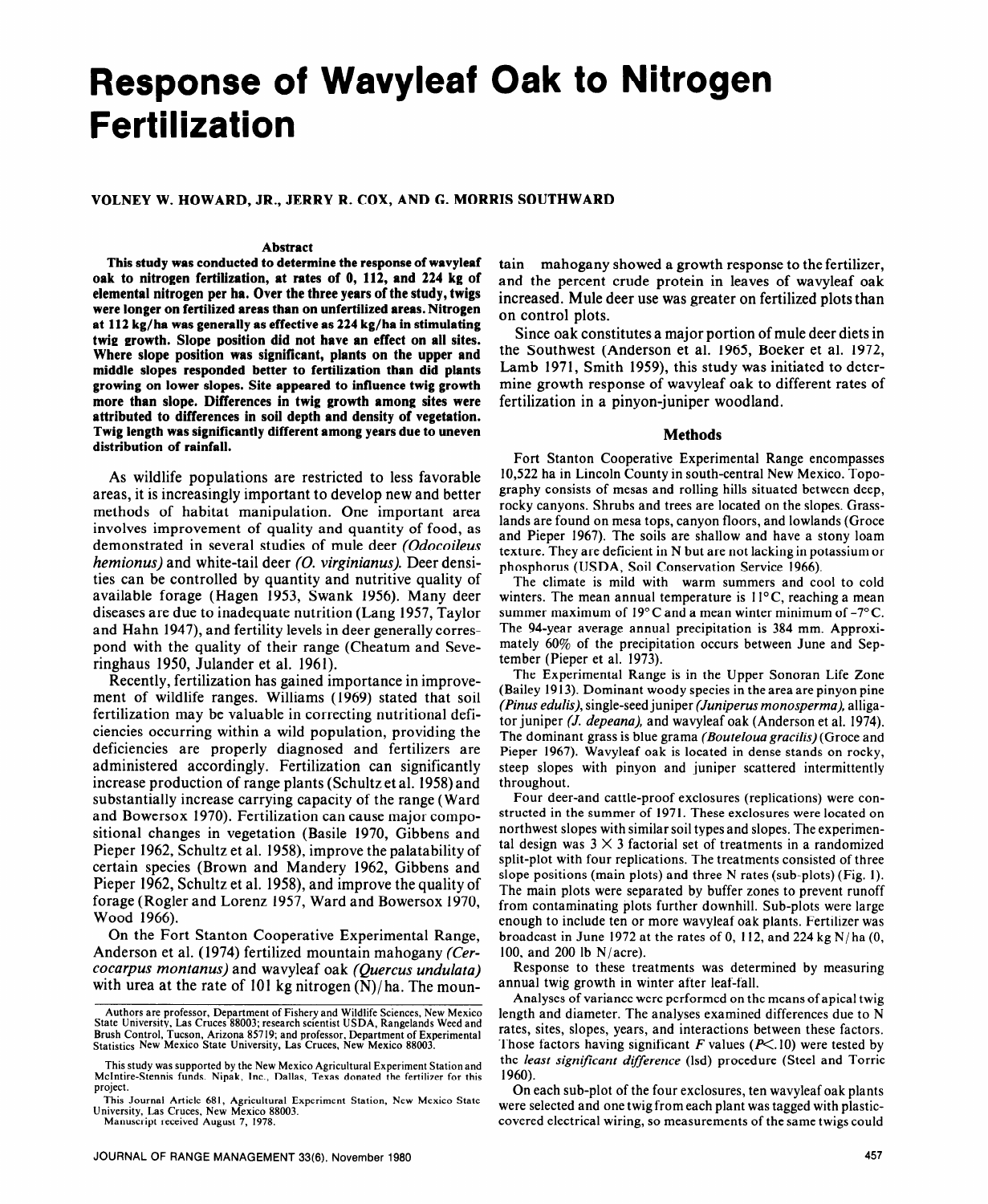

**Fig. 1.** *An illustration of the relationships between rates (kg/ha) of N fertilizer treatments, slope positions, and buffer zones.* 

## be made in successive years (Gibbens and Pieper 1962).

Measurements of apical twig lengths and diameters were taken from each tagged twig in the winters of 1972, 1973, and 1974. Measurements were made to the nearest 0.1 mm with Vernier calipers. Measurements of twig lengths included terminal buds. Diameters were measured at the base of the new growth for each year. If node swelling occurred, twig diameter was measured immediately above the swelling (Basile and Hutchings 1966).

## **Results and Discussion**

Analysis of variance of twig diameters showed excessive variability in the data and further statistical analysis was impractical. The remainder of this paper's reports on data from apical twig lengths.

Analysis of variance for twig length on all sites for all years showed a significant ( $P \le 1$ ) response to N-treatments. There also was a significant ( $P \le 0.005$ ) difference between years following the application of N-treatments. Variability among sites was high, but was not significant (Table 1).

A single application of N, either 112 or 224 kg/ha, increased mean twig lengths for the following three years. However, 112 kg/ ha N-fertilization was more effective than 224 kg/ ha N-fertilization on all sites except Site 4 (Table 2). It is possible that the lack of response to  $112 \text{ kg/ha}$  Nfertilization on Site 4 was related to the density of the vegetation. Site 4 had more trees, smaller plants (in dense stands), and fewer open areas. Litter produced under dense

Table 1. Analysis of variance of twig lengths (mm) of wavyleaf oak on all **sites in 1972, and 1973, and 1974.** 

| Source of variation                        | df  | Sums of squares $F$ values |       | Proba-<br>bility    |  |
|--------------------------------------------|-----|----------------------------|-------|---------------------|--|
| Total                                      | 107 | 23581.0970                 |       |                     |  |
| Site                                       | 3   | 2496.6256                  | 2.55  | ns                  |  |
| Slope                                      | 2   | 324.0890                   | 0.50  | ns                  |  |
| Error A                                    | 6   | 1960.1229                  |       |                     |  |
| Fertilizer                                 | 2   | 995.7461                   | 3.22  | 1 < P < 05          |  |
| Slope $\times$ Fertilizer                  | 4   | 595.1262                   | 0.96  | ns                  |  |
| Error <b>B</b>                             | 18  | 2785.9492                  |       |                     |  |
| Year                                       | 2   | 5251.0094                  | 20.06 |                     |  |
|                                            |     |                            |       | .005 $<$ P $<$ .001 |  |
| Slope $\times$ Year                        | 4   | 678.3115                   | 1.30  | ns                  |  |
| Fertilizer $\times$ Year                   | 4   | 340.6551                   | 0.65  | ns                  |  |
| Slope $\times$ Fertilizer $\times$<br>Year | 8   | 1084.7699                  | 1.04  | ns                  |  |
| Error C                                    | 54  | 7068.6920                  |       |                     |  |

stands often reduces the amount of precipitation infiltrating the soil and thus increases runoff (Gifford 1970).

Differences in growth response between years on all sites appeared to be related to precipitation. Gibbens and Pieper (1962) stated that the magnitude of growth response to fertilizer treatments undoubtedly would be greater in years of high rainfall.

During this study, precipitation was recorded at three locations in close proximity to the study sites (Table 3). Total precipitation was greater in 1972 and 1973. However, only 2% of the precipitation which occurred in 1972 fell early in the growing season. On all sites, no precipitation occurred in March and April of 1972, and less than  $2\%$  occurred in May. In 1973 and 1974, 20 to  $25\%$  of the annual precipitation occurred in March, April, and May. There also was a carry-over of soil moisture from the winters preceding the 1973 and 1974 growing seasons.

Although the middle slope-position produced greater mean twig lengths on Sites **2, 3,** and 4 (Table 2), these differences were not large enough to be significant (Table 1). Apparently slope-position was not an important factor in the plants' ability to respond to N-fertilization. However, plants on the upper two-thirds of the slopes appeared to have a greater response to N-fertilization than did those located on the lower one-third (Table 2).

### **Conclusions**

Nitrogen fertilization significantly increased twig growth of wavyleaf oak on the Fort Stanton Cooperative Experimental Range. Nitrogen fertilization can be an effective management tool, providing the management area receives

**Table 2. Means of twig lengths, in mm, for years, slopes, and N-treatments for all sites.** 

| <b>Sites</b> | Years              |       |       | <b>Slopes</b> |        |               | Treatments (kg/ha) |        |        |
|--------------|--------------------|-------|-------|---------------|--------|---------------|--------------------|--------|--------|
|              | 1972               | 1973  | 1974  | Top           | Middle | <b>Bottom</b> |                    | 112    | 224    |
|              | 41.76              | 50.07 | 44.00 | 43.64         | 40.57  | 51.62         | 36.284             | 50.28  | 49.26  |
|              | 27.291             | 47.75 | 45.31 | 35.54         | 48.352 | 36.46         | 33.18              | 51.965 | 35.20  |
|              | 23.82 <sup>1</sup> | 49.57 | 44.45 | 38.98         | 45.64  | 33.22         | 41.72              | 42.02  | 34.10  |
|              | 21.10 <sup>1</sup> | 41.22 | 33.76 | 33.39         | 38.67  | 24.033        | 25.88              | 33.37  | 36.836 |

'Significant differences from 1973 and 1974

<sup>2</sup>Significant difference from top and bottom slopes

3Significant difference from top and middle slopes

?Significant differences from I12 and 224 kg/ ha

SSignificant difference from 0 and 224 kg/ha

6Significant difference from 0 kg/ ha